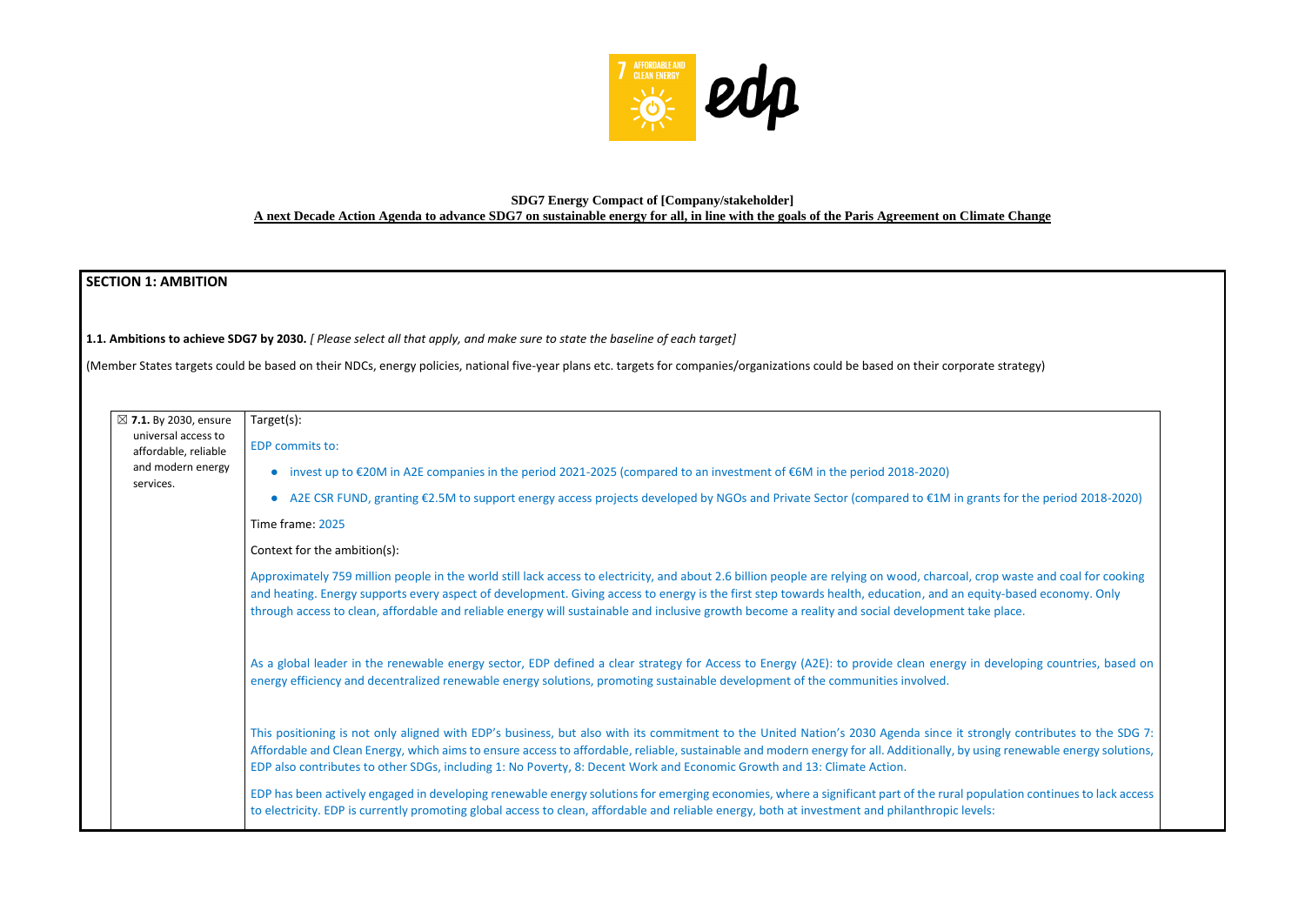|                                        | 1. Investment level: EDP partners with experienced and promising A2E companies. Focusing on solar decentralized generation for electrification, since 2018 EDP<br>invested €6M in 3 companies (operating in Mozambique, Malawi, Nigeria and Bangladesh) with a combined amount of ~45k customers.                                                                                                                                                                                                                                                                                                                                                                                                                                                                                                                                                                                                                                                                                                                                                                                                                                                                                                                                                                                                                                                                                                              |
|----------------------------------------|----------------------------------------------------------------------------------------------------------------------------------------------------------------------------------------------------------------------------------------------------------------------------------------------------------------------------------------------------------------------------------------------------------------------------------------------------------------------------------------------------------------------------------------------------------------------------------------------------------------------------------------------------------------------------------------------------------------------------------------------------------------------------------------------------------------------------------------------------------------------------------------------------------------------------------------------------------------------------------------------------------------------------------------------------------------------------------------------------------------------------------------------------------------------------------------------------------------------------------------------------------------------------------------------------------------------------------------------------------------------------------------------------------------|
|                                        | 2. Philanthropic level: In 2018, EDP launched the A2E CSR FUND to support clean energy projects in developing countries. With a yearly budget of ~€0.5M it focuses<br>on five areas in which energy plays a critical role: education, health, water and agriculture, businesses, and community. This funding program facilitated 13 projects<br>in 5 African countries (Mozambique, Kenya, Malawi, Tanzania, and Nigeria) benefitting over 65k people directly and 1 million indirectly. Currently in its 3rd edition,<br>7 projects in Mozambique, Malawi, Nigeria, Rwanda and Angola will be developed during 2021 and 2022 and will positively impact over 15k people.                                                                                                                                                                                                                                                                                                                                                                                                                                                                                                                                                                                                                                                                                                                                      |
|                                        | EDP will continue to promote global access to clean, affordable and reliable energy, both at investment and philanthropic levels in the next decade and has committed<br>new amounts for the period 2021-2025. With a goal of €4M investment/year, EDP intends to invest up to €20M in clean energy companies between 2021 and 2025,<br>concentrating its efforts mainly on Sub-Saharan Africa and on solar home systems, mini-grids and decentralized commercial & industrial solutions companies. Those<br>investments will enable the growth of the local companies which are engines of jobs, inclusive growth and shared prosperity. These amounts do not include EDP's<br>investments in Brazil transmission and distribution grids.                                                                                                                                                                                                                                                                                                                                                                                                                                                                                                                                                                                                                                                                     |
|                                        | EDP will also continue with its A2E CSR FUND, having committed to grant €2.5M for the period 2021-2025. This reflects EDP's constant commitment to the local<br>communities where it has operations, combining social responsibility and economic sustainability of the projects.                                                                                                                                                                                                                                                                                                                                                                                                                                                                                                                                                                                                                                                                                                                                                                                                                                                                                                                                                                                                                                                                                                                              |
|                                        | To promote and accelerate the universal access to energy and reduce energy poverty, EDP is also a relevant player and partner next to the major international initiatives<br>and organizations, such as SEforALL, EU-Africa High Level Task Force for Energy Investments, RenewAfrica, Alliance for Rural Electrification and many others.                                                                                                                                                                                                                                                                                                                                                                                                                                                                                                                                                                                                                                                                                                                                                                                                                                                                                                                                                                                                                                                                     |
| $\boxtimes$ 7.2. By 2030,              | Target(s):                                                                                                                                                                                                                                                                                                                                                                                                                                                                                                                                                                                                                                                                                                                                                                                                                                                                                                                                                                                                                                                                                                                                                                                                                                                                                                                                                                                                     |
| increase substantially<br>the share of | EDP commits to:                                                                                                                                                                                                                                                                                                                                                                                                                                                                                                                                                                                                                                                                                                                                                                                                                                                                                                                                                                                                                                                                                                                                                                                                                                                                                                                                                                                                |
| renewable energy in                    | • 100% renewable installed capacity by 2030 (compared to 79% in 2020)                                                                                                                                                                                                                                                                                                                                                                                                                                                                                                                                                                                                                                                                                                                                                                                                                                                                                                                                                                                                                                                                                                                                                                                                                                                                                                                                          |
| the global energy<br>mix.              | Investment in technologies to promote the integration of renewables in the energy system: 100% smart grids worldwide by 2030 (compared with 60% in 2020 in<br>the Iberian Peninsula); 400 MW of battery storage capacity by 2025 (compared to close to 2MW in 2020)                                                                                                                                                                                                                                                                                                                                                                                                                                                                                                                                                                                                                                                                                                                                                                                                                                                                                                                                                                                                                                                                                                                                            |
|                                        | Time frame: 2030                                                                                                                                                                                                                                                                                                                                                                                                                                                                                                                                                                                                                                                                                                                                                                                                                                                                                                                                                                                                                                                                                                                                                                                                                                                                                                                                                                                               |
|                                        | Context for the ambition(s):                                                                                                                                                                                                                                                                                                                                                                                                                                                                                                                                                                                                                                                                                                                                                                                                                                                                                                                                                                                                                                                                                                                                                                                                                                                                                                                                                                                   |
|                                        | The world is facing unprecedented challenges, with an estimated increase of 4°C in temperature this century, world population reaching 10 billion people in 2050 (+25%<br>vs. today), with up to 2.5m sea level rise, threatening >600 cities by 2100 and up to 1 billion environmental migrants by 2050.                                                                                                                                                                                                                                                                                                                                                                                                                                                                                                                                                                                                                                                                                                                                                                                                                                                                                                                                                                                                                                                                                                      |
|                                        | As a result, we need to rethink the energy paradigm and turn a fossil fuel powered economy into a cleaner, affordable and reliable electrified world.                                                                                                                                                                                                                                                                                                                                                                                                                                                                                                                                                                                                                                                                                                                                                                                                                                                                                                                                                                                                                                                                                                                                                                                                                                                          |
|                                        | We are on the verge of a decisive decade. Public and private institutions need to partner for new approaches, in developed and developing countries, accelerating progress<br>in SDG7 and ensuring that we leave no-one behind. The commitments and decisions made in the 2020s will be critical to set the world on the right track, and it is imperative<br>to avoid investments in fossil fuels that create long-term lock-in effects.                                                                                                                                                                                                                                                                                                                                                                                                                                                                                                                                                                                                                                                                                                                                                                                                                                                                                                                                                                      |
|                                        | The recent International Energy Agency (IEA) Net Zero Report was clear that there is a narrow pathway to fulfill the long-term decarbonization targets, and governments<br>need to strengthen and implement their energy and climate policies: i) IEA's Net Zero scenario foresees that 2/3 of energy in 2050 needs to come from renewable energy<br>sources, versus 12% today, while fossil fuels will decrease from ~78% to ~23% (half of the latter combined with CCUS); ii) Electricity will grow from 20% to 26% of final<br>energy in 2030 and to ~50% in 2050. Innovation, coupled with mass production, has been a key driver for energy transition, and developments in the coming years will<br>further increase the competitiveness of renewables and low carbon techs, boosting additions: i) the last decade, the cost for solar PV and wind has fallen by ~80% and<br>~50% respectively, as 2020 saw record RES additions of ~260 GW (~90% of that solar and wind) – an additional cost reduction of 20%-30% is expected through 2030, as<br>additions need to grow by 4x to ~1,000 GW/year for the carbon neutrality; ii) In the transport sector, electric vehicles are nearing price parity, and should see a boost in<br>additions in the coming decade, transport is currently responsible for ~30% of global energy demand and EV are 2-3x more efficient than ICE; iii) other less mature |

| electrification, since 2018 EDP<br>mers.                                                                                                                                                                                                                                      |  |
|-------------------------------------------------------------------------------------------------------------------------------------------------------------------------------------------------------------------------------------------------------------------------------|--|
| rly budget of ~€0.5M it focuses<br>program facilitated 13 projects<br>ctly. Currently in its 3rd edition,<br>over 15k people.                                                                                                                                                 |  |
| ext decade and has committed<br>anies between 2021 and 2025,<br>ial solutions companies. Those<br>amounts do not include EDP's                                                                                                                                                |  |
| stant commitment to the local                                                                                                                                                                                                                                                 |  |
| e major international initiatives<br>and many others.                                                                                                                                                                                                                         |  |
|                                                                                                                                                                                                                                                                               |  |
| (compared with 60% in 2020 in                                                                                                                                                                                                                                                 |  |
| 10 billion people in 2050 (+25%                                                                                                                                                                                                                                               |  |
| fied world.                                                                                                                                                                                                                                                                   |  |
| countries, accelerating progress<br>e right track, and it is imperative                                                                                                                                                                                                       |  |
| ation targets, and governments<br>o come from renewable energy<br>grow from 20% to 26% of final<br>oments in the coming years will<br>d wind has fallen by ~80% and<br>% is expected through 2030, as<br>arity, and should see a boost in<br>than ICE; iii) other less mature |  |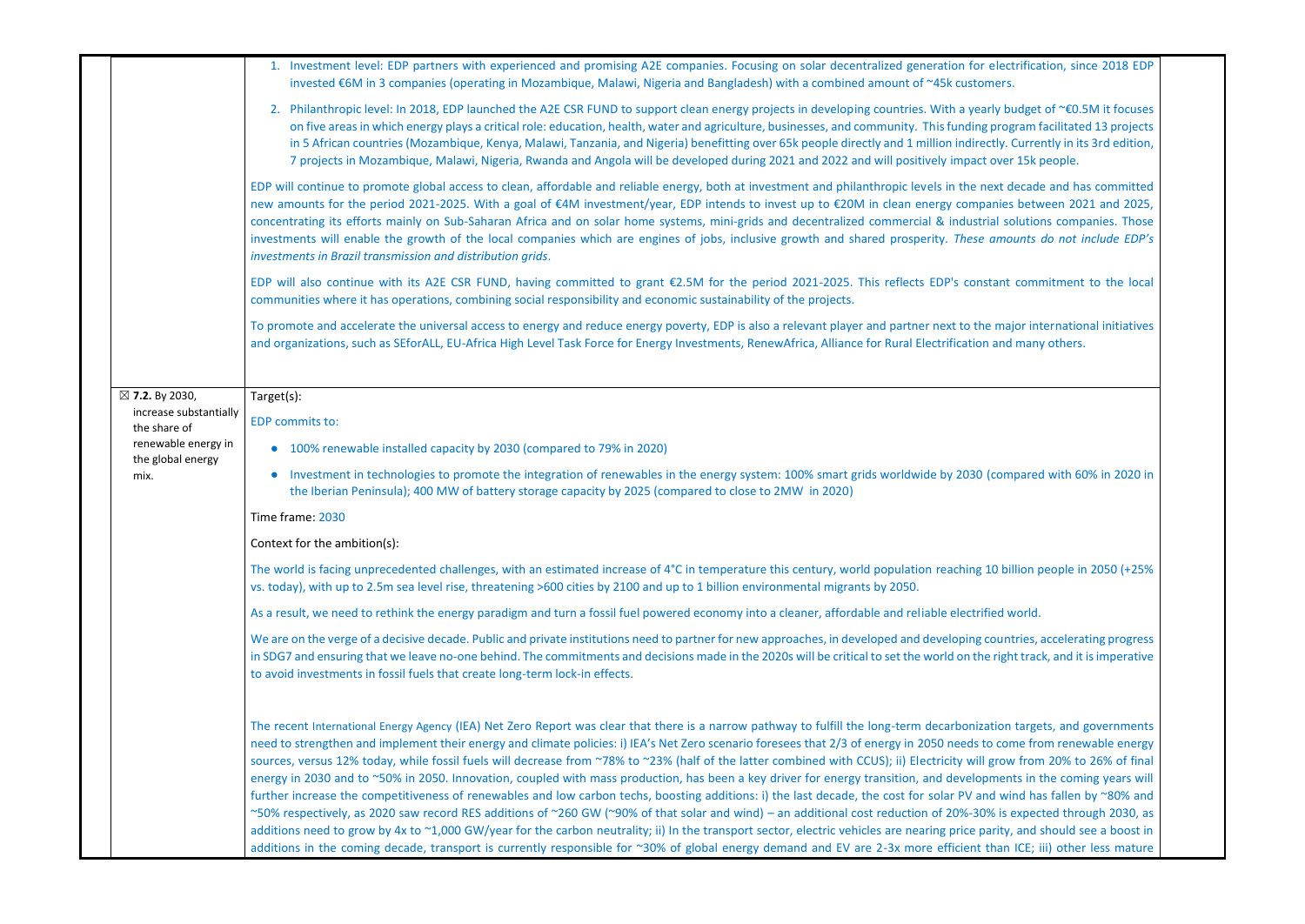|                                                   | technologies, such as green hydrogen, will be critical for hard-to-abate sectors, such as heavy industries (e.g. cement, steel), and specifically for H2, heavy transport - by<br>2030 green H2 could be in the \$2/kg range for the best sites, 50% lower than today.                                                                                                                                                                                                                                                                                                                                                                                                                                                                                                                                                                                                                                                                                                                                                      |
|---------------------------------------------------|-----------------------------------------------------------------------------------------------------------------------------------------------------------------------------------------------------------------------------------------------------------------------------------------------------------------------------------------------------------------------------------------------------------------------------------------------------------------------------------------------------------------------------------------------------------------------------------------------------------------------------------------------------------------------------------------------------------------------------------------------------------------------------------------------------------------------------------------------------------------------------------------------------------------------------------------------------------------------------------------------------------------------------|
|                                                   | Furthermore, decarbonization and economic growth are no longer a trade-off: the strong reduction in the costs of clean technologies (namely renewables and energy<br>efficiency) created a significant potential of emissions abatement which is already cost-effective today. Based on an IEA and IMF analysis, the global annual investments<br>of \$5T in 2030, in clean energy and infrastructure, would add an extra 0.4 percentage point per year of global GDP, with an additional 30M jobs in energy and related<br>sectors, offsetting ~5M job losses in fossil fuels. EDP started its own journey into renewables about two decades ago. It has since then continued this ambitious path<br>through significant carbon-free investments, particularly in a diversified renewables portfolio. Today, EDP is a multinational, vertically integrated, utility company with<br>operations in 22 countries across Europe, the Americas, Africa and Asia, and is a recognised as a global leading wind energy producer. |
|                                                   | EDP established strategic sustainability objectives for this decade that are integrated into the group's overall strategy, which include commitments on employees, service<br>providers and communities and cover aspects associated with diversity and equality opportunities, occupational health and safety, voluntary work, access to energy,<br>circular economy and environmental protection.                                                                                                                                                                                                                                                                                                                                                                                                                                                                                                                                                                                                                         |
|                                                   | EDP group's business growth strategy is helping to implement the vision of a society capable of reducing CO2 emissions, a society that demands more balanced economic<br>growth based on ethics and respect for human rights, a society that protects biodiversity and limits the exploitation of raw materials.                                                                                                                                                                                                                                                                                                                                                                                                                                                                                                                                                                                                                                                                                                            |
|                                                   | EDP's most recent Strategic Plan 2021-2025 (Strategic Plan) ramps up the efforts to reduce emissions and decarbonize its portfolio, committing to be totally coal-free by<br>2025, all green by 2030 and carbon neutral by that same year. With the 2030 focus of the SDGs and climate commitments there is a natural emphasis on the most effective<br>short-term opportunities of renewable technologies. However, with the increased global commitments for net-zero emissions targets by 2050 and looking at the key areas<br>with the highest abatement potential, there is a growing understanding of the need to also develop solutions for the hard-to-abate sectors and buildings (heating and<br>cooling) where there are major decarbonization and energy efficiency potentials.                                                                                                                                                                                                                                 |
|                                                   | EDP has therefore recently launched two units that exploit the potential of green hydrogen and energy storage systems and set out ambitious plans for €24B of further<br>investment in the energy transition by 2025, of which:                                                                                                                                                                                                                                                                                                                                                                                                                                                                                                                                                                                                                                                                                                                                                                                             |
|                                                   | a) 80% will be allocated to renewable energy technologies, including:                                                                                                                                                                                                                                                                                                                                                                                                                                                                                                                                                                                                                                                                                                                                                                                                                                                                                                                                                       |
|                                                   | wind (onshore and offshore including deep-water floating technology),                                                                                                                                                                                                                                                                                                                                                                                                                                                                                                                                                                                                                                                                                                                                                                                                                                                                                                                                                       |
|                                                   | solar (including decentralized solar and floating photovoltaic solar in hydro damns),<br>$\overline{\phantom{a}}$                                                                                                                                                                                                                                                                                                                                                                                                                                                                                                                                                                                                                                                                                                                                                                                                                                                                                                           |
|                                                   | hydro,<br>$\sim$                                                                                                                                                                                                                                                                                                                                                                                                                                                                                                                                                                                                                                                                                                                                                                                                                                                                                                                                                                                                            |
|                                                   | green hydrogen,                                                                                                                                                                                                                                                                                                                                                                                                                                                                                                                                                                                                                                                                                                                                                                                                                                                                                                                                                                                                             |
|                                                   | storage,                                                                                                                                                                                                                                                                                                                                                                                                                                                                                                                                                                                                                                                                                                                                                                                                                                                                                                                                                                                                                    |
|                                                   | pumping.<br>$\overline{\phantom{a}}$                                                                                                                                                                                                                                                                                                                                                                                                                                                                                                                                                                                                                                                                                                                                                                                                                                                                                                                                                                                        |
|                                                   | b) 15% will be allocated to Networks, and 5% to Client Solutions & Energy Management. EDP is adapting its supply activity to a more conscious, more demanding, and<br>more digital customer and will provide continuous access to energy efficiency products and services, be it through offering decentralized PV solutions, promotion of<br>greater uptake of EV, helping companies capture opportunities powered by digitalization and technological advancements or innovative business models.                                                                                                                                                                                                                                                                                                                                                                                                                                                                                                                         |
|                                                   | These sorts of strategies and ambitions go beyond just aligning with climate science. They are important drivers of innovation, policy, partnerships, jobs - and most of all,<br>provide confidence to EDP's stakeholders, that its outlook aligns with theirs.                                                                                                                                                                                                                                                                                                                                                                                                                                                                                                                                                                                                                                                                                                                                                             |
| $\Box$ 7.3. By 2030, double<br>the global rate of | Target(s):                                                                                                                                                                                                                                                                                                                                                                                                                                                                                                                                                                                                                                                                                                                                                                                                                                                                                                                                                                                                                  |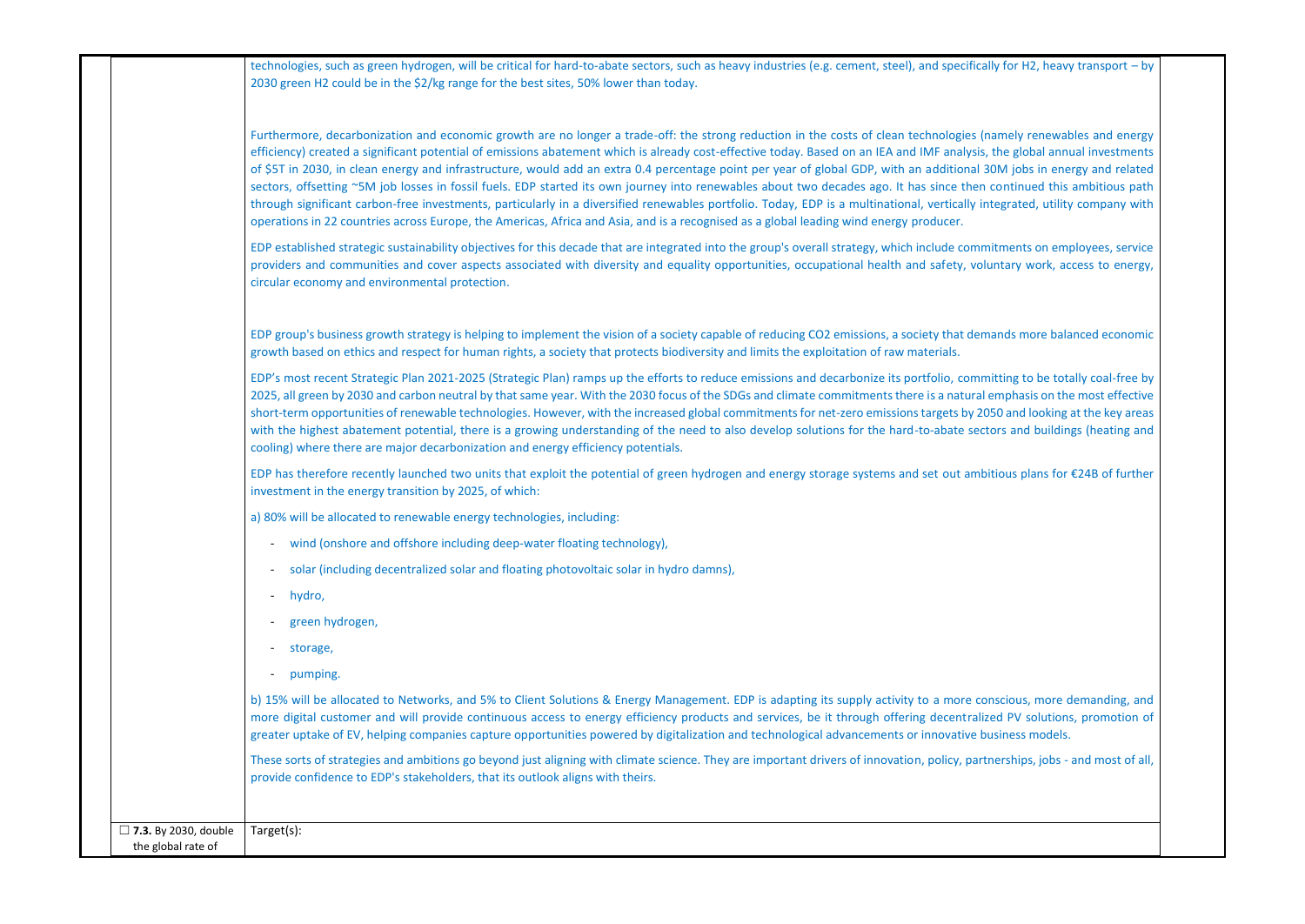| improvement in                                       | Time frame:                  |
|------------------------------------------------------|------------------------------|
| energy efficiency.                                   | Context for the ambition(s): |
|                                                      |                              |
|                                                      |                              |
|                                                      |                              |
| $\Box$ 7.a. By 2030,<br>enhance                      | Target(s):                   |
| international                                        | Time frame:                  |
| cooperation to                                       |                              |
| facilitate access to                                 | Context for the ambition(s): |
| clean energy                                         |                              |
| research and                                         |                              |
| technology, including                                |                              |
| renewable energy,                                    |                              |
| energy efficiency and                                |                              |
| advanced and                                         |                              |
| cleaner fossil-fuel                                  |                              |
| technology, and                                      |                              |
| promote investment                                   |                              |
| in energy                                            |                              |
| infrastructure and                                   |                              |
| clean energy                                         |                              |
| technology.                                          |                              |
|                                                      |                              |
|                                                      |                              |
| $\square$ 7.b. By 2030, expand<br>infrastructure and | Target(s):                   |
| upgrade technology                                   | Time frame:                  |
| for supplying modern                                 |                              |
| and sustainable                                      | Context for the ambition(s): |
| energy services for                                  |                              |
| all in developing                                    |                              |
| countries, in                                        |                              |
| particular least                                     |                              |
| developed countries,                                 |                              |
| small island                                         |                              |
| developing States,                                   |                              |
| and land-locked                                      |                              |
| developing                                           |                              |
| countries, in                                        |                              |
| accordance with                                      |                              |
| their respective<br>programs of support.             |                              |
|                                                      |                              |
|                                                      |                              |
|                                                      |                              |
|                                                      |                              |

1.2. Other ambitions in support of SDG7 by 2030 and net-zero emissions by 2050. *[Please describe below e.g., coal phase out or reforming fossil fuel subsidies etc.]* 

Target(s): Be carbon neutral

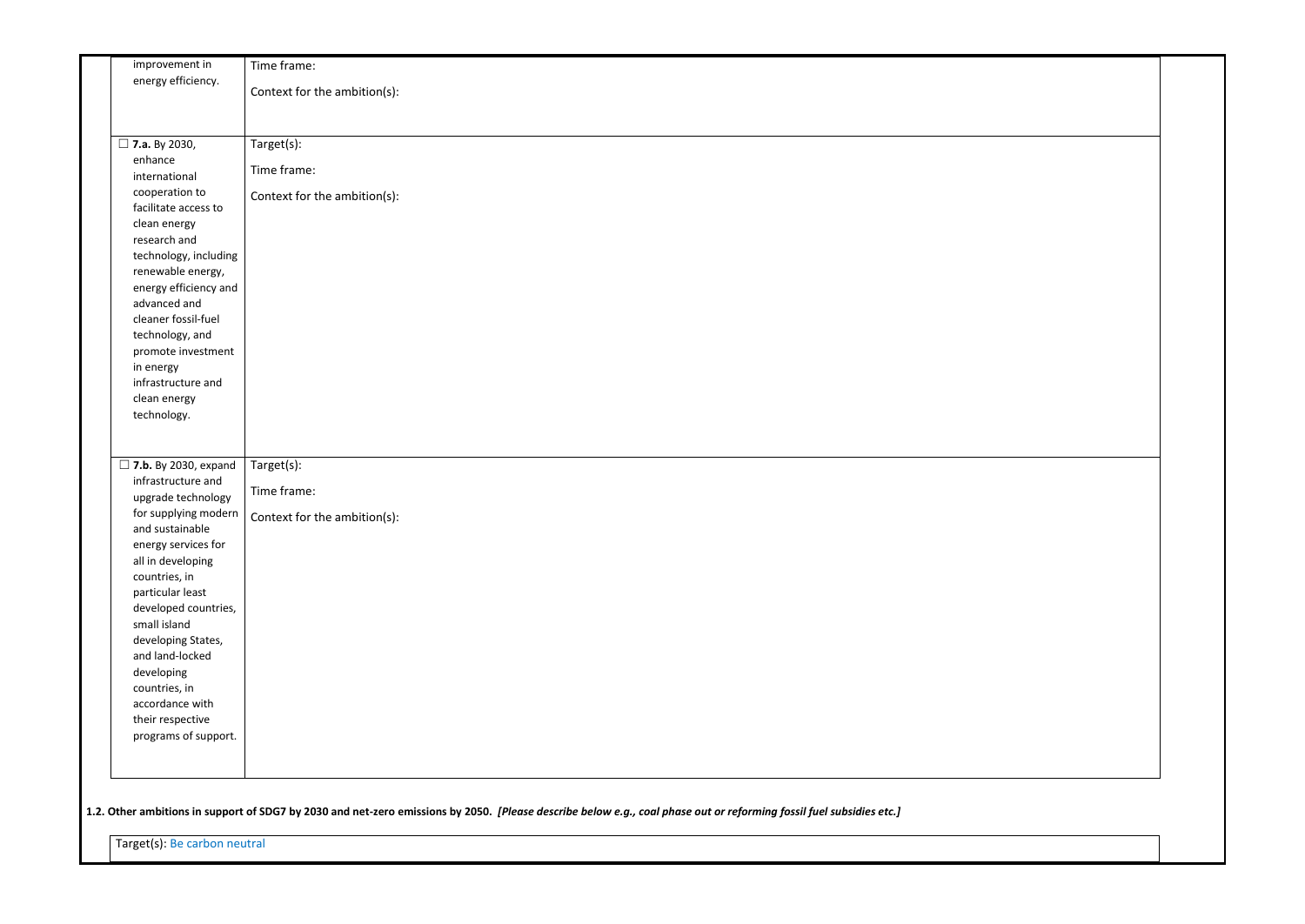Time frame: 2030

Context for the ambition(s):

The Special Report 1.5 of the Intergovernmental Panel on Climate Change (IPCC) on the impacts of a global warming above 1.5°C (vs. pre-industrial levels) demonst of the Paris Agreement is short to avoid some catastrophic consequences for our planet and societies. There is today a scientific consensus that if we do not achieve consequences will occur, some of those already being felt. To limit temperature increase to 1.5°C, it is estimated that emissions will need to halve by 2030 and drop the century for the best chance of avoiding the worst impacts. The difference between 1.5°C and 2°C goes way beyond half a degree.

Limiting warming to 1.5°C could mean 11 million fewer people exposed to extreme heat, 61 million fewer people exposed to drought and 10 million fewer people e level rise. It could also halve the number of vertebrate and plant species facing severe range loss by the end of the century.

While currently ~70% of the world's GDP is produced in countries or regions that already established or are setting carbon neutrality goals, the announced net zero necessary effort and would lead to a temperature increase of 2.1°C by 2100 (IEA Net Zero Report).

Reaching carbon neutrality is a global challenge that will require the combination of different energy vectors and technologies, and the change of behavior of busines is no silver bullet to solve the huge challenge of climate change.

Business action provides a strong foundation for governments to set more ambitious policies and regulations. EDP has been on the path to decarbonization and ele decade. For EDP it has been very clear that investment in renewables, a long-term vision for carbon neutrality and a strong curb on CO2 emissions was key, not only sector and with its stakeholders but also to contribute to a global sustainable future.

Recognizing the climate emergency, EDP undertook the UN's challenge in 2019 during the Climate Summit in New York, and with other 86 major global companies emissions and to align its business strategy with the most ambitious aim to limit global temperature raise to 1.5°C above pre-industrial levels [Business Ambition fo [Commitment\]](https://www.unglobalcompact.org/take-action/events/climate-action-summit-2019/business-ambition/business-leaders-taking-action).

Ramping up that commitment and anticipating by 20 years the trends in its sector, EDP incorporated in its Strategic Plan the ambitious goals to be coal free by 2025 (supported by a strong acceleration in renewables - see 7.1.).

The company will reduce specific CO2 emissions by 98% up to 2030 (compared to 2015 levels), reinforcing its commitment to the previous goal of 90% reduction fo reinforced target involves indirect CO2 emissions, which will also decrease 50% by 2030. This ambition is supported by the growing production of energy from rene first semester, already represented 81% of the electricity generated by EDP –, in parallel with the progressive divestment in the group's Coal Power plants. Any CO. managed through offsetting practices carefully selected and recognized under established net-zero standards.

EDP's emission reduction targets have been recognized by the Science Based Target initiative (SBTi) as being aligned with the adequate trajectory defined by science, by science, by science, by to contain the solence to con increase in the global average temperature by 1.5°C.

EDP will continue this ambitious path and strive to go beyond net zero aspiring for climate positivity and managing the climate risk. It will also implement adaptation to further mitigate climate risk and reinforce resilience.

- Transparency in the disclosure of information on climate change related financial risk, which is needed to improve the quality of data available and enable the risks and opportunities in confronting climate change, and therefore is internalizing TCFD (Taskforce on Carbon-related Financial Disclosures) recommen
- The integration of ESG (Environmental, Social and Governance) aspects across portfolio management and corporate business models.

It is important to mention that companies rely on governments to create the right conditions, policies and incentives to drive the rapid transformation needed and climate action.

| trated that the milestone of 2°C<br>e this target, irreparable<br>p to net zero by the middle of |  |
|--------------------------------------------------------------------------------------------------|--|
| exposed to the impacts of sea                                                                    |  |
| p pledges still fall short of the                                                                |  |
| nesses and consumers, as there                                                                   |  |
| ectrification since the past<br>y for its role in the energy                                     |  |
| committed to reduce<br>or 1.5°C - Our Only Future'                                               |  |
| 5 and carbon neutral by 2030                                                                     |  |
| or the same period. Another<br>ewable sources - which, in this<br>2 residual emissions are       |  |
| ence, which aims to contain the                                                                  |  |
| n plans across all business units                                                                |  |
| its stakeholders to understand<br>ndations;                                                      |  |
| help businesses accelerate their                                                                 |  |

Finally, EDP is also taking very seriously the two other imperatives on the road to achieving net zero economies: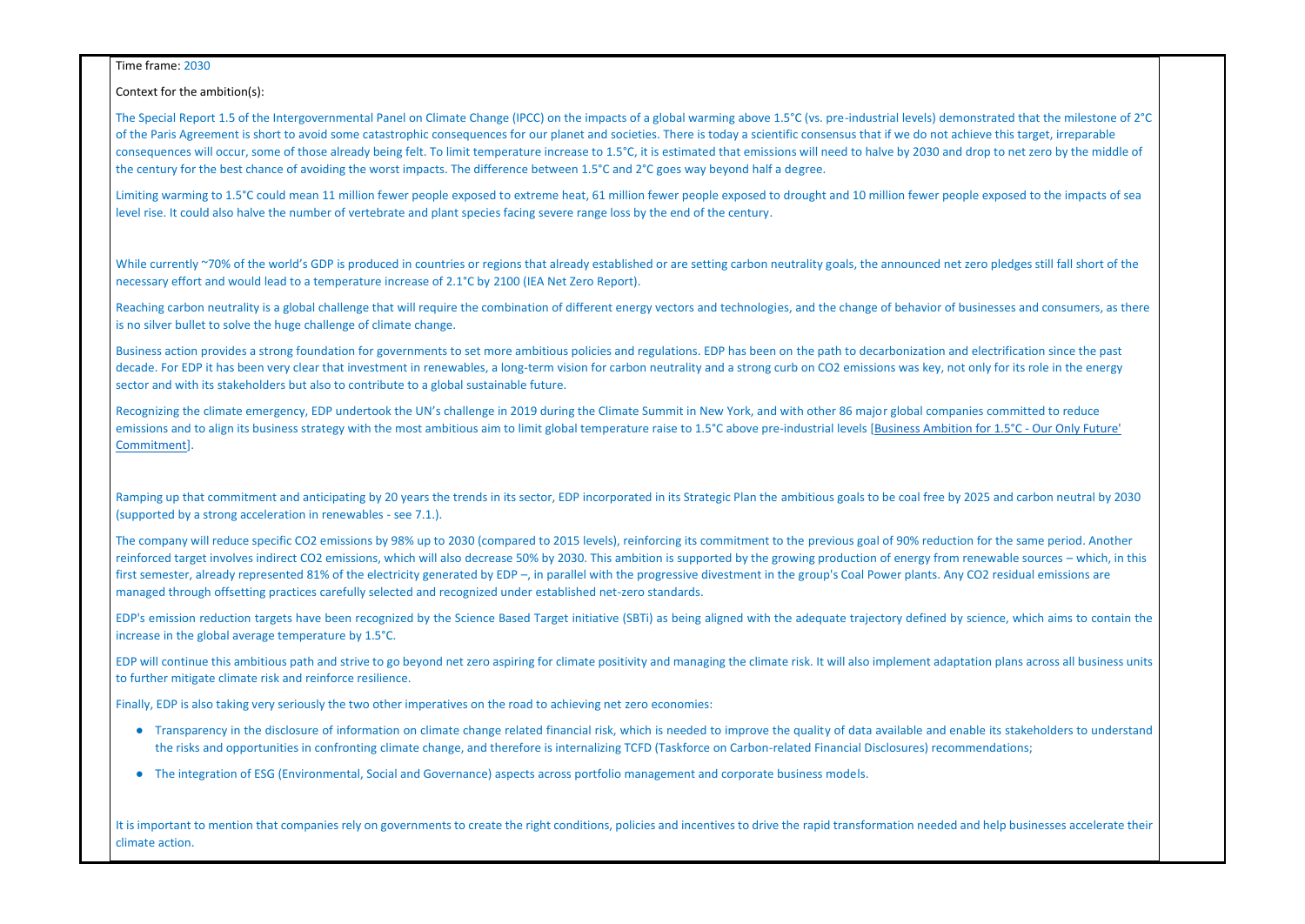Therefore, we need a set of policies which include robust carbon pricing to ensure that the lowest cost pathway to decarbonization is achieved. This carbon price scope, be harmonized across regions, provide a strong and credible price signal to decarbonization. Furthermore, the revenues from any carbon pricing mechanism in the economy, namely by supporting the investment in clean technologies, while ensuring a socially just energy transition.

EDP is also involved in several international initiatives and discussions aiming at further advance climate action and promoting ambitious, sound and coherent policies and regulations. Examples and regulations and regulati of with closer links to the UN include the COPs of the UNFCCC and other UN High Level Meetings; relevant initiatives in international organizations as UN Global EV100, WBCSD – World Business Council for Sustainable Development, SEforALL, We Mean Business Coalition, Corporate Leaders Group, Powering Past Coal Allian

The road to decarbonization implies a profound change in the current fossil fuel-based economic model. This will require a strong commitment to energy efficiency based electrification. The world must cut fossil fuel production by 6% per year to avoid the worst of global warming.

With the covid-19 effects on worldwide economy, there was a chance for environmental hope: global coal demand declined temporarily by 4% in 2020, the biggest However, as economic activities rebound, emissions are rising again. Nevertheless, the pandemic also helped raising public awareness for the importance of building a prosperity model to a prosper that is model to model tha resilient to this type of external shocks. Thus, it is noticeable that recovery plans post-pandemic in many regions give a strong emphasis to the energy transition - for example, Thus, It is noticeable that recovery plans to devote at least 37% of recovery funds to the green transition.

Target(s): Be coal free

Time frame: 2025

Context for the ambition(s):

Preferential dispatch or use of renewables in many markets squeezed gas and coal in the electricity mix. Lower gas prices saw significant fuel switching away from and the EU, where coal use for power fell 20% and 21% respectively. Overall, declines in the power sector accounted for over 40% of lower global demand in 2020. affected industrial output, notably steel and cement, further lowering coal demand.

The IEA stated that Portugal's energy policy places a strong focus on achieving economy-wide decarbonization through broad electrification, combined with rapid of renewable with rapid of renewable match of renewable discus electricity generation, while maintaining affordable electricity prices. EDP has a key role on this path: aligned with the United Nation's efforts to cut down the CO2 all task forces available to forward and endorse the commitment – as this Compact certifies, alongside with all preparation to the HLDE and COP26, acknowledging IPCC.

EDP is also a member of the Powering Past Coal Alliance (PPCA), the world's first and only coalition of national and sub-national governments and private sector or the transition away from unabated coal power generation. EDP joined PPCA in order to strengthen its commitment on climate action and contribute to the achieve Reducing CO2 emissions from coal is an important step for companies to take in the fight against climate change: EDP Group has been investing in low-carbon tech decades, and reaffirmed its commitment to sustainable growth in 2020, when the closure of its coal-fired power plants in Iberia was announced.

In Iberia, CCGTs started working more hours to compensate for the absence of coal, but are reducing their operational hours by now, as new wind and solar capacity in Iberia, CCGTs started working more hours to compensate f pace. Electricity consumption continues to grow after the pandemic shock and consumers' choices are targeting more sustainable products and services. Energy ef panels are leading the demand side services and energy communities are becoming more mature. Light EV vehicles are more affordable and charging infrastructur and accessible. Digital is key for managing an increasing decentralized energy system.

In adopting its commitment to be coal free by 2025, EDP has undertaken the responsibility of working together with governments and local authorities in promotin regions affected by the closure of its plants, along with plans for the use of the site to deploy technologies aligned with the energy transition: renewable energy, green H2, storage and flexibility. With these plans, EDP aims to transform Sines into a center of H2 tech excellence, Aboño into the hydrogen valley of Asturias, Soto de Ribera into a center for the and new uses of green hydrogen, Los Barrios into the green energy of Córdoba including H2, and Puente Nuevo the supplier of green energy for the entire Bay of A

| should have an economy-wide       |  |
|-----------------------------------|--|
| m should be efficiently recycled  |  |
|                                   |  |
|                                   |  |
|                                   |  |
|                                   |  |
|                                   |  |
| licies and regulations. Examples  |  |
|                                   |  |
| Compact, The Climate Group -      |  |
| ice, amongst others.              |  |
|                                   |  |
|                                   |  |
|                                   |  |
|                                   |  |
|                                   |  |
|                                   |  |
|                                   |  |
|                                   |  |
|                                   |  |
|                                   |  |
| y, innovation, and renewable-     |  |
|                                   |  |
|                                   |  |
| t drop since World War II.        |  |
| ng a prosperity model that is     |  |
| or example, EU countries need     |  |
|                                   |  |
|                                   |  |
|                                   |  |
|                                   |  |
| coal, particularly in the USA     |  |
| . The covid-19 pandemic also      |  |
|                                   |  |
|                                   |  |
|                                   |  |
|                                   |  |
| expansion of renewable            |  |
| emissions, the company joined     |  |
|                                   |  |
| recommendations from the          |  |
|                                   |  |
|                                   |  |
| ganizations working to advance    |  |
| ement of the Paris Agreement.     |  |
| inologies for more than two       |  |
|                                   |  |
|                                   |  |
|                                   |  |
|                                   |  |
|                                   |  |
|                                   |  |
| ity installation increases its    |  |
|                                   |  |
| ficiency and decentralized solar  |  |
| es are becoming more available    |  |
|                                   |  |
|                                   |  |
|                                   |  |
| ng a Fair Transition in the       |  |
| reen H2, storage and flexibility. |  |
| storage of renewable energy       |  |
|                                   |  |
| Igeciras.                         |  |
|                                   |  |

By the end of 2025 EDP will have no coal generation. This commitment comprises coal fire power plants in Iberia and in Brazil.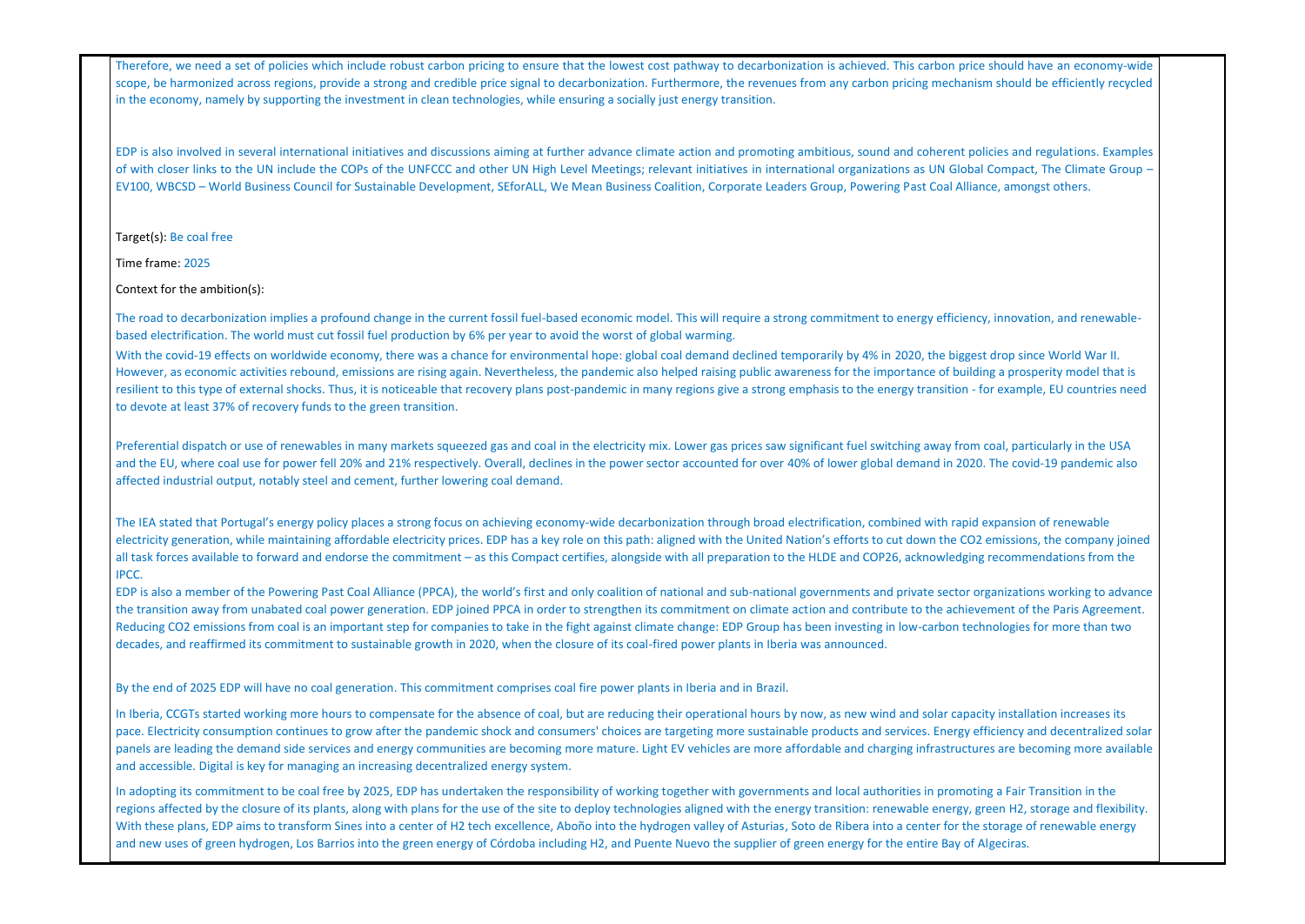The company has made immediate provisions to mitigate the impact on employment of the shutting down of its coal plants, both through solutions for its own em retired, reintegrated in the Group or working in the decommissioning of the plants) and through social support programs for the local communities. In Sines (Portu Sines' Program has been successfully launched in partnership with local authorities and civil society, with a set of initiatives ranging from direct social support to vu social action projects, to helping small business creation, amongst others. A prospective study on the future of local economy was promoted through Evora University and the Instituto Superiors and the Instituto Superiors A Técnico, identifying areas of new employment and thus indicating proper education skills to be supported. In Soto de Ribera and Aboño (Spain), a comprehensive set of actions including to action actions including including biodiversity studies, support to local entrepreneurs, technology academies for teens and regional tourism promotion is also in operation with local partners.

Finally, during the decommissioning phase, all equipment that could be used in other plants, e.g. transformers and other backup equipment, was inventoried. In planning the decommissioning phase, all equipment of the decomm process, particular attention was paid to circularity and the possibility of valuing all possible materials, reducing as much as possible the landfill as final destination. Circular Economy (in accordance to SDG 12 - Sustainable Production and Consumption), with its main focus on eliminate single-use plastics by 100% and maintaining waste recovery, thus promoting circularity. Regarding these coal power plants, EDP focused on reuse and partnerships with licensed operators that route waste to recycling. A prime example is EDP's work in Sines Power Plant, reusing gypsum - for a coal consumption of 3.6 million tons, 140 thousand tons of gypsum were produced and sold in the national sold in the national sold in th and international market. Also in Sines, EDP used a technology in the smoke circuit that attracted ashes and rerouted them to storage silos, preventing the ashes fr atmosphere and provoking acid rain.

# **SECTION 2: ACTIONS TO ACHIEVE THE AMBITION**

2.1. Please add at least one key action for each of the elaborated ambition(s) from section 1. *[Please add rows as needed].*

| employees (over 70% either<br>ortugal), the 'Active Future of<br>to vulnerable families, incubating<br>iversity and the Instituto Superior<br>ive set of actions including                                     |  |
|----------------------------------------------------------------------------------------------------------------------------------------------------------------------------------------------------------------|--|
| In planning the decommissioning<br>tion. EDP is committed to the<br>aining an average rate of 75% of<br>e to a preferred destination for<br>produced and sold in the national<br>es from spreading through the |  |
|                                                                                                                                                                                                                |  |
|                                                                                                                                                                                                                |  |
| Start and end date                                                                                                                                                                                             |  |

- 2021 to 2025
- 2021 to 2025

| Description of action (please specify for which ambition from Section 1)                                                                                                       | <b>Start</b> |
|--------------------------------------------------------------------------------------------------------------------------------------------------------------------------------|--------------|
| <b>Commitment 1.</b> To deploy $\epsilon$ 22.5M of investment in Access to Energy, between 2021 and 2025, EDP will:                                                            |              |
| Invest in promising companies in the field of access to energy (from €6M in 2018-2020, up to €20M in 2021-2025)<br>$\bullet$                                                   |              |
| Co-fund access to energy projects promoted by NGOs and Private sector (increase grants from €1M in 2018-2020, to €2.5M in 2021-2025, via A2E<br>$\bullet$<br><b>CSR Fund</b> ) |              |
| Description of action (please specify for which ambition from Section 1)                                                                                                       | <b>Start</b> |
| Commitment 2. To achieve the ambition of 100% RES installed capacity by 2030, EDP will:                                                                                        |              |
| Continue to lead in the energy transition creating superior value throughout 2025-2030<br>$\bullet$                                                                            |              |
| By 2025, invest in the energy transition $\epsilon$ 24B, of which $\epsilon$ 19.2B in RES installed capacity                                                                   |              |
| By 2025, coal phase-out<br>$\bullet$                                                                                                                                           |              |
|                                                                                                                                                                                |              |
| Description of action (please specify for which ambition from Section 1)                                                                                                       | <b>Start</b> |
| <b>Commitment 3.</b> To achieve the ambition of being carbon neutral by 2030, EDP will:                                                                                        |              |

*Start and end date* 

- 2025 to 2030
- 2021 to 2025
- 2021 to 2025

and end date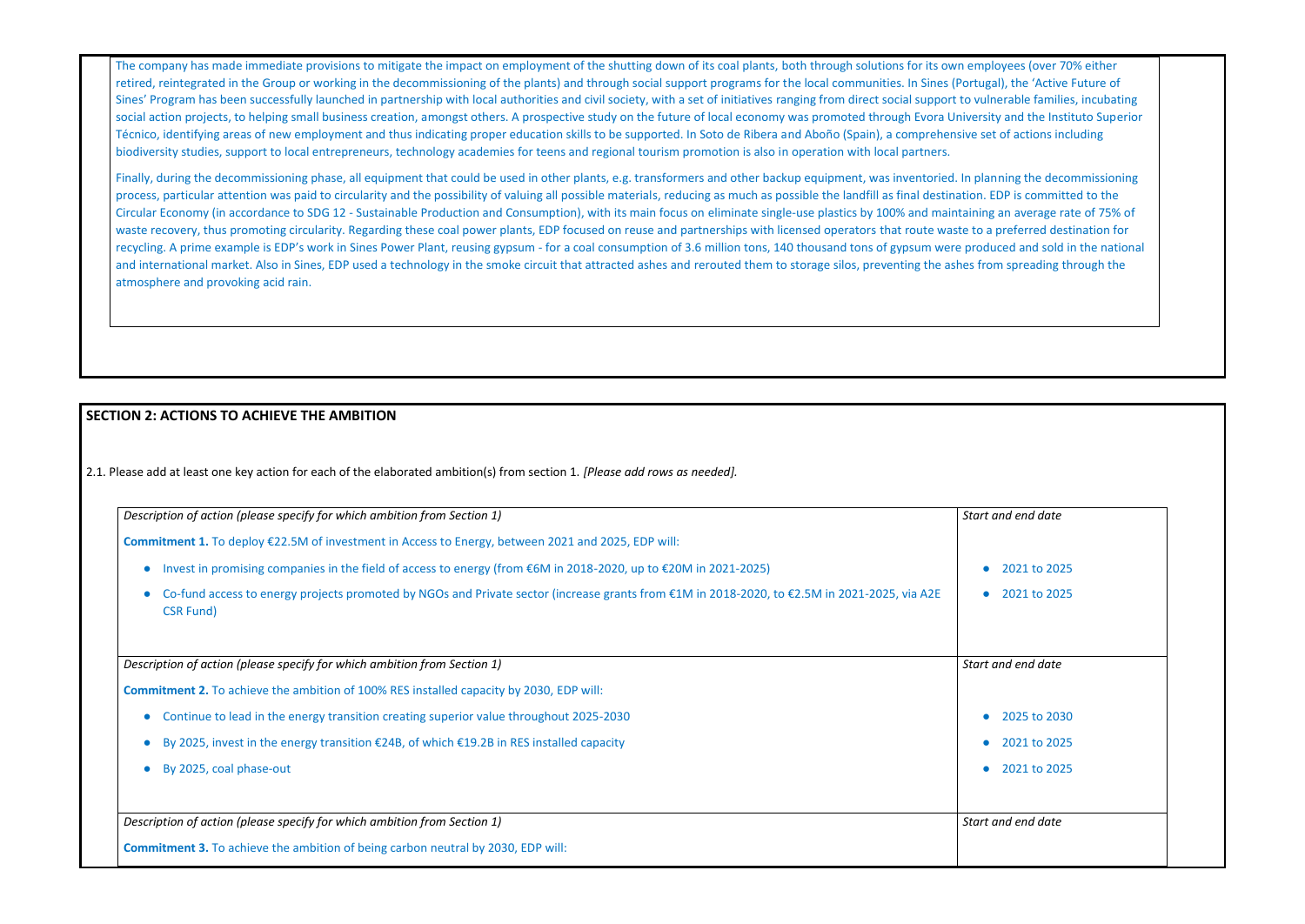| • Reduce CO2eq emissions                                                                                                                                                                                                      | • 2015 to 2025 and 2030   |
|-------------------------------------------------------------------------------------------------------------------------------------------------------------------------------------------------------------------------------|---------------------------|
| Description of action (please specify for which ambition from Section 1)                                                                                                                                                      | Start and end date        |
| <b>Commitment 4.</b> To achieve the ambition of being coal free by 2025, EDP will:                                                                                                                                            |                           |
| • Phase-out coal power plants                                                                                                                                                                                                 | 2021 to 2025<br>$\bullet$ |
| • Be an active shaper of the green future of the affected regions, with actions to support workers and communities (leaving no one behind) and new<br>investments in renewable capacity additions (mainly solar, wind and H2) | • $2021$ to $2025$        |
|                                                                                                                                                                                                                               |                           |

| $\bullet$ | 2015 to 2025 and 2030 |  |
|-----------|-----------------------|--|
|           |                       |  |
|           | Start and end date    |  |
|           |                       |  |
| $\bullet$ | 2021 to 2025          |  |
| $\bullet$ | 2021 to 2025          |  |
|           |                       |  |
|           |                       |  |

 $to 2030$ 

# **SECTION 3: OUTCOMES**

3.1*.* Please add at least one measurable and time-based outcome for **each** of the actions from section 2. *[Please add rows as needed].*

| <b>Targets</b>                                                                                                                                                                                                                                                                                                                                                                                                                                                                                                                                 | Date                                             |
|------------------------------------------------------------------------------------------------------------------------------------------------------------------------------------------------------------------------------------------------------------------------------------------------------------------------------------------------------------------------------------------------------------------------------------------------------------------------------------------------------------------------------------------------|--------------------------------------------------|
| Commitment 1. Invest €22.5M in Access to Energy between 2021 and 2025<br>Action A: Invest in promising companies in the field of access to energy (from €6M in 2018-2020, up to €20M in 2021-2025)<br>Action B: Co-fund access to energy projects promoted by NGOs and Private sector (increase grants from €1M in 2018-2020, to €2.5M in<br>2021-2025, via A2E CSR Fund)<br><b>Outcomes:</b><br>Have a direct positive impact over 1 million people by 2025 (compared to the >110k direct beneficiaries in the period 2018-2020)<br>$\bullet$ | <b>Commitment 1.</b><br>2021 to 2025             |
| <b>Commitment 2.</b> 100% RES installed capacity by 2030<br>Action A: Continue to lead in the energy transition creating superior value throughout 2025-2030<br><b>Outcomes:</b>                                                                                                                                                                                                                                                                                                                                                               | <b>Commitment 2.</b><br>2021 to 2025 and 2021 to |
| By 2030, achieve >50 GW renewables additions<br>By 2030 increase renewable installed capacity to 100%, from 79% in 2020<br>By 2030 have 100% of smart grids<br>Achieve an energy transition EBITDA of 100%, by 2030<br>Action B: Investment in energy transition CAPEX of €24B, of which €19.2B in RES (2021-2025)<br><b>Outcomes:</b>                                                                                                                                                                                                         |                                                  |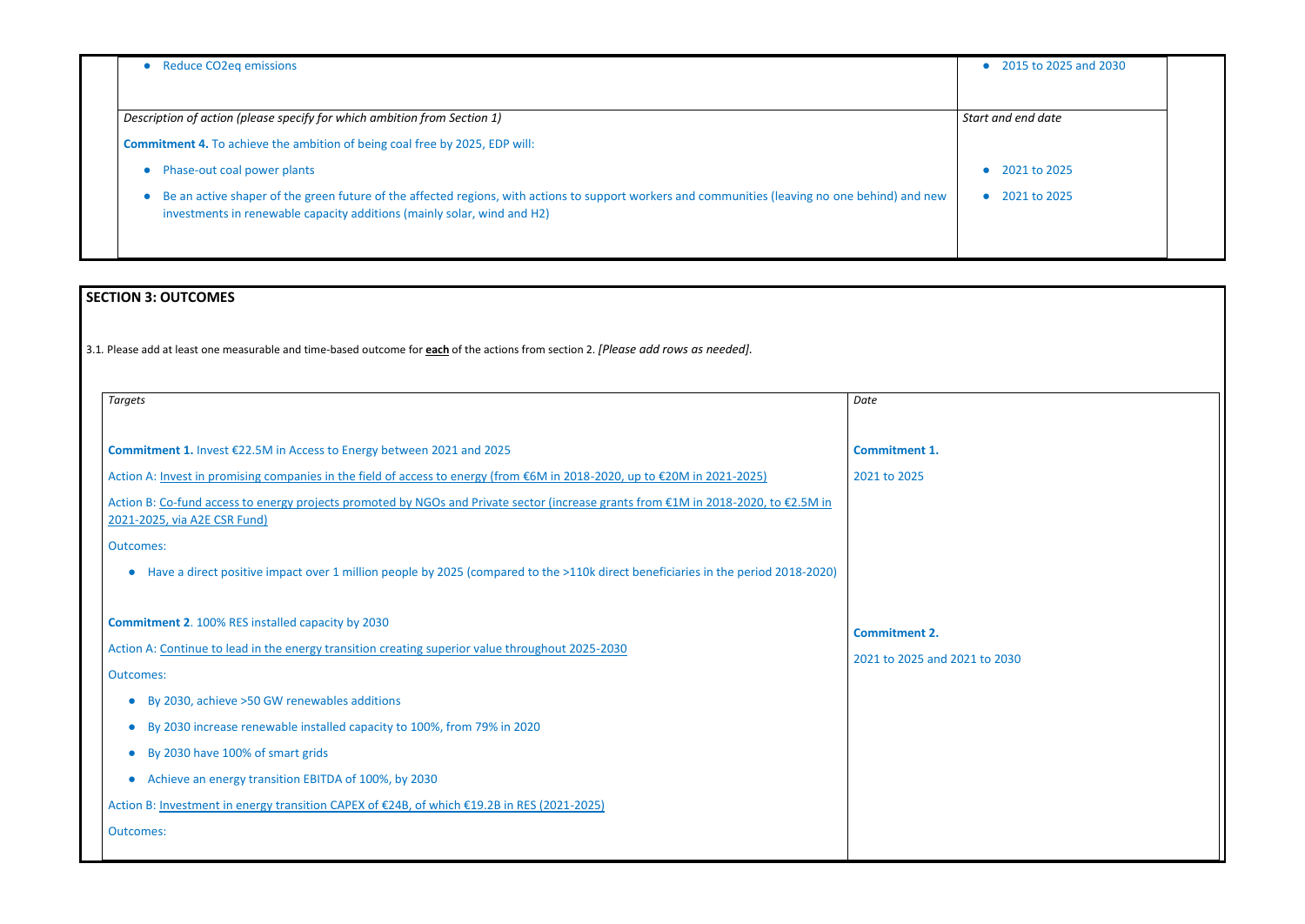| By 2025, achieve >20 GW renewables additions<br>$\bullet$                                                                                                                                                                                                        |                          |
|------------------------------------------------------------------------------------------------------------------------------------------------------------------------------------------------------------------------------------------------------------------|--------------------------|
| By 2025 increase renewable installed capacity to at least 90%, from 79% in 2020<br>$\bullet$                                                                                                                                                                     |                          |
| By 2025, deploy 400 MW of storage and 250 MW of hydrogen production capacity<br>$\bullet$                                                                                                                                                                        |                          |
| <b>Action C: Coal phase-out</b>                                                                                                                                                                                                                                  |                          |
| Outcome:                                                                                                                                                                                                                                                         |                          |
| Reduce coal installed capacity from 8.4% in 2020 to 0% in 2025<br>$\bullet$                                                                                                                                                                                      |                          |
|                                                                                                                                                                                                                                                                  |                          |
| <b>Commitment 3. Be carbon neutral by 2030</b>                                                                                                                                                                                                                   | <b>Commitment 3.</b>     |
| <b>Action: Reduce CO2eq emissions</b>                                                                                                                                                                                                                            | 2015 to 2025 and to 2030 |
| <b>Outcomes:</b>                                                                                                                                                                                                                                                 |                          |
| Reduce specific CO2 emissions, scope 1 and 2, compared to the levels of 2015, from -57% in 2020, by -70% in 2025 and by -98% in<br>$\bullet$<br>2030 (approved by SBTi)                                                                                          |                          |
| Reduce indirect CO2 emissions, scope 3, compared to the levels of 2015, from -21% in 2020, by -30% in 2025 and -50% by 2030<br>$\bullet$                                                                                                                         |                          |
| <b>Commitment 4. Be coal free by 2025</b>                                                                                                                                                                                                                        |                          |
| Action A: Phase-out coal power plants                                                                                                                                                                                                                            | <b>Commitment 4.</b>     |
| Outcome:                                                                                                                                                                                                                                                         | 2021 to 2025             |
| Reduce coal installed capacity from 8.4% in 2020 to 0% by 2025<br>$\bullet$                                                                                                                                                                                      |                          |
| Action B: Be an active shaper of the green future of the affected regions by coal phase out policies, with actions to support workers and<br>communities (leaving no one behind) and new investments in renewable capacity additions (mainly solar, wind and H2) |                          |
| Outcome:                                                                                                                                                                                                                                                         |                          |
| 100% implemented Just Transition Plans (JTP) in all EDP's Phase-Out Coal Power Plants<br>$\bullet$                                                                                                                                                               |                          |
|                                                                                                                                                                                                                                                                  |                          |
|                                                                                                                                                                                                                                                                  |                          |

# **SECTION 4: REQUIRED RESOURCES AND SUPPORT**

4.1. Please specify required finance and investments for **each** of the actions in section 2.

**Commitment 1.** Invest €22.5M in Access to Energy between 2021 and 2025

Actions will be financed through own funds or green/sustainable financial instruments.

**Commitment 2 to 4**. 100% RES installed capacity by 2030 | Be carbon neutral by 2030 | Be coal free by 2025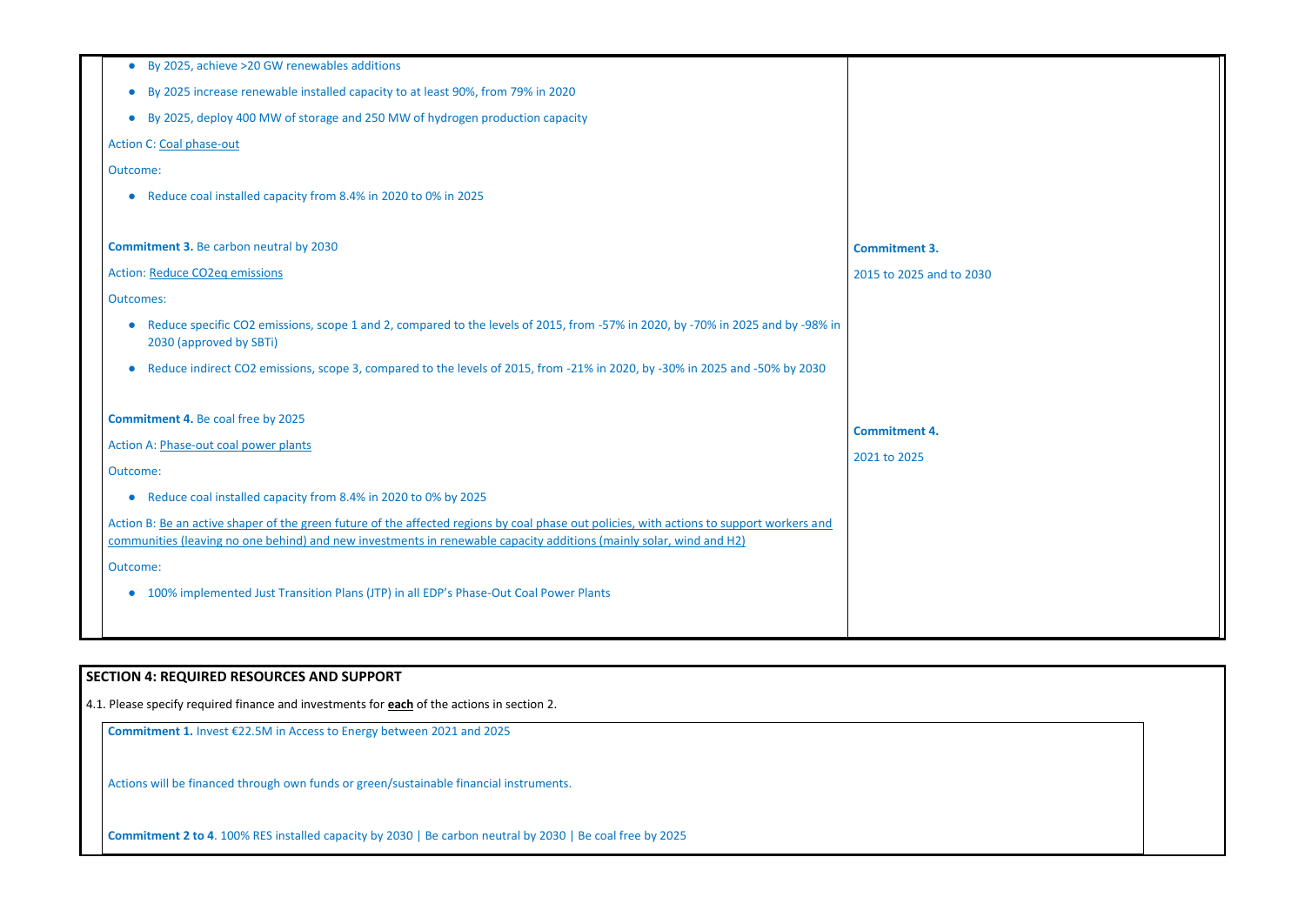Actions under these commitments (€24B) will be financed through green/sustainable financial instruments, project finance and asset rotation. The decision on the instrument will be made as needed and considering market conditions at the time.

4.2. [For countries only] In case support is required for the actions in section 2, please select from below and describe the required support and specify for which action.

*[Examples of support for Member States could include: Access to low-cost affordable debt through strategic de-risking instruments, capacity building in data collection; development of integrated energy plans and energy transition pathways; technical assistance, etc.]*

| $\Box$ Financing            | Description |
|-----------------------------|-------------|
|                             |             |
| $\Box$ In-Kind contribution | Description |
|                             |             |
| □ Technical Support         | Description |
|                             |             |
| $\Box$ Other/Please specify | Description |
|                             |             |

## **SECTION 5: IMPACT**

5.1. Countries planned for implementation including number of people potentially impacted.

EDP is a multinational, vertically integrated utility company, present in 22 countries, in 4 continents. With more than 12.100 employees, EDP has more than 9 million customers.

EDP will continue to invest worldwide. We will maintain our investment in countries where we are already present such as Portugal, Spain, USA, Brazil, France, UK, Ireland, Italy, Belgium, Poland, Romania, Hungary, Greece, Canada, Mexico, Peru, Colombia, and Chile, but aim to expand our presence to new geographies, like Vietnam or South Korea where we are already exploring new opportunities. Through our A2E investment, we are currently present also in Mozambique, Nigeria, Malawi, Ruanda, Angola, Bangladesh, Tanzania, Kenya, amongst others, and will continue to do so. Globally, by 2025, we expect to have positively impacted more than 11 million people, providing clean, reliable and affordable energy.

5.2. Alignment with the 2030 Agenda for Sustainable Development – Please describe how **each** of the actions from section 2 impact advancing the SDGs by 2030.

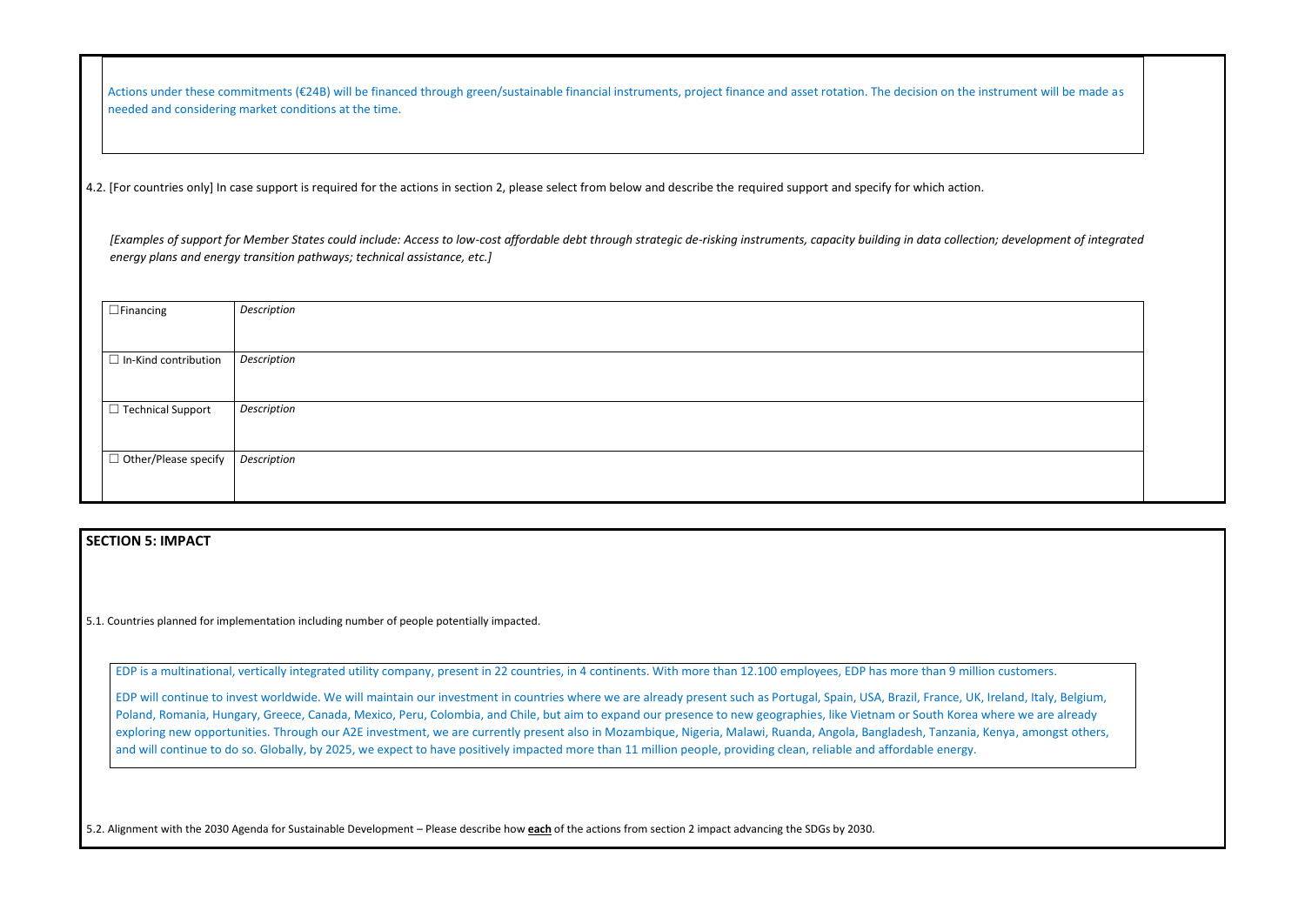*[up to 500 words, please upload supporting strategy documents as needed]* 

All actions contribute to SDG 7, as described above. Additional impacts in other SDGs are described below.

**Commitment 1.** Invest €22.5M in Access to Energy between 2021 and 2025

Actions:

- Invest in promising companies in the field of access to energy
- Co-fund access to energy projects promoted by NGOs and Private sector

#### SDGs:

It will also contribute to mobilize financial resources, promoting the development and diffusion of environmentally sound technologies, effectively aiding these countries to implement the SDGs.

Both actions contribute to SDGs 1: No Poverty, 8: Decent Work and Economic Growth, 13: Climate Action and also SDG 17, as EDP will be developing renewable energy solutions for emerging economies where communities have low electricity grid coverage, thus contributing to tackle energy poverty and promote secure community access to energy.

The promotion of access to energy benefits from partnerships with NGOs and the private sector.

All listed actions contribute to SDG 13. By reinforcing the production of electricity from renewable sources and phasing out coal, in addition to electrifying consumption and improving energy efficiency, EDP makes a strong contribution to the transition for a low carbon economy and thereby mitigating the effects of climate change. The electricity sector is known to play a key role in this transition, while promoting the decarbonization of other activity sectors, with emphasis on transport and climatization in buildings and industry.

**Commitment 2.** 100% RES installed capacity by 2030

Actions:

- Continue to lead in the energy transition creating superior value throughout 2025-2030
- By 2025, invest in the energy transition €24B, of which €19.2B in RES
- By 2025, phase out coal

#### SDGs:

Furthermore, the actions contribute to SDG 9, as the implementation of smart grids and investment in storage, contributes to developing quality, reliable, sustainable, and resilient infrastructures.

**Commitment 3.** Be carbon neutral by 2030

Action:

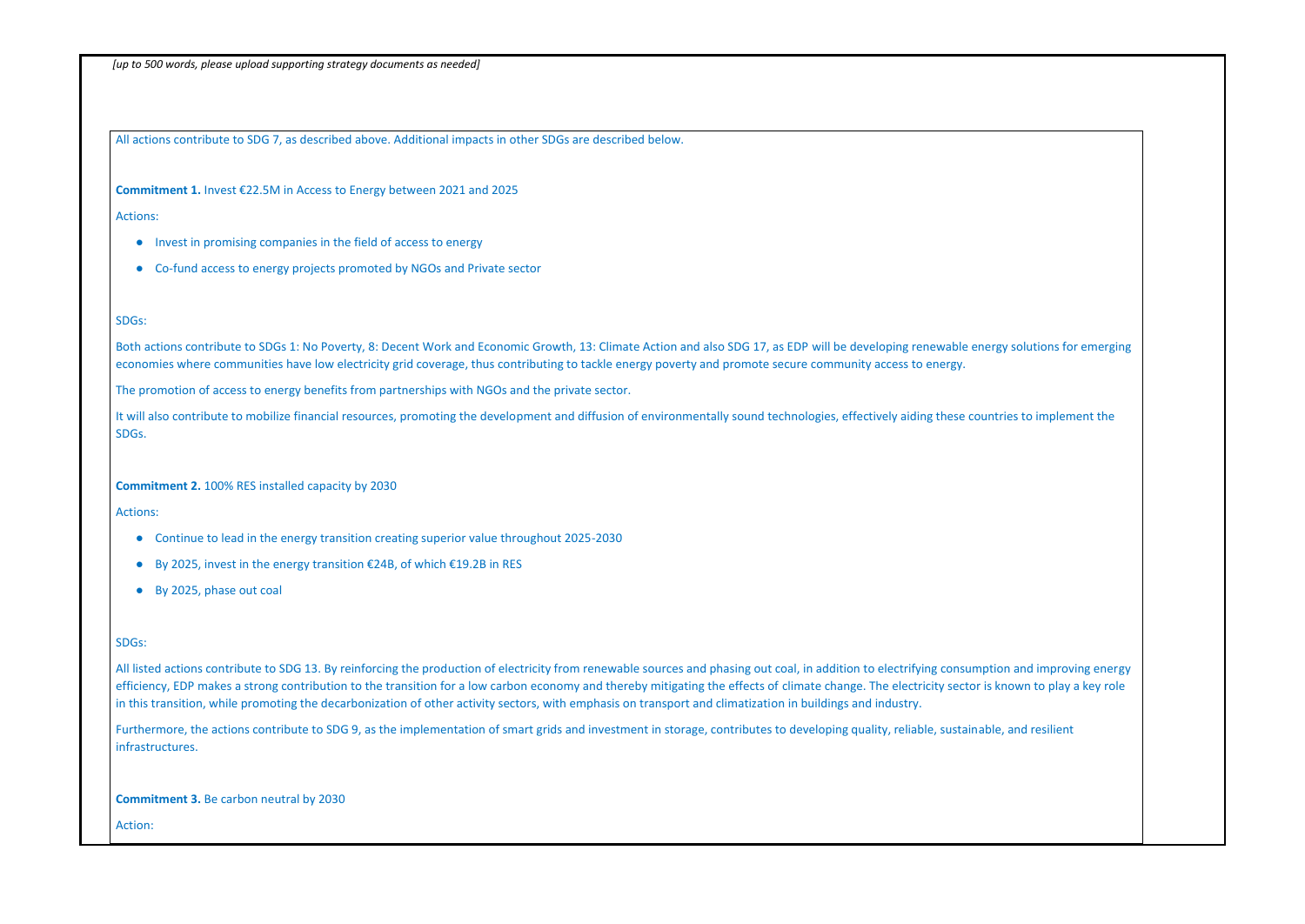$\bullet$  Reduce CO<sub>2eq</sub> emissions

#### SDGs:

This commitment is strongly linked to SDG 13, as reducing CO2 emissions is the most direct way to tackle climate change. By anticipating the European target by 20 years, EDP recognizes the major concerns of society around the change in climate patterns and the need to reduce carbon emissions and limit the increase of global average temperature. In accordance with the specific targets of SDG 13, EDP has integrated climate change measures into strategies and planning with decarbonization as its main driver. Throughout the value chain, the company will improve education, awareness-raising and human and institutional capacity on climate change mitigation, adaptation and impact reduction for its different stakeholders.

- Phase-out coal power plants
- Be an active shaper of the green future of the affected regions, with actions to support workers and communities (leaving no one behind) and new investments in renewable capacity additions (mainly solar, wind and H2)

#### **Commitment 4.** Be coal free by 2025

Actions:

By closing coal power plants, EDP contributes to SDG 13, reducing CO2 emissions. As an active supporter of local communities affected by the closing, EDP is also contributing to SDG 8, as it promotes development-oriented policies that support productive activities, decent job creation, entrepreneurship, encouraging the formalization and growth of micro-, small- and mediumsized enterprises in the affected regions, while implement policies to promote sustainable tourism that creates jobs and promotes local culture and products. Finally, through careful planning of the decommissioning process, EDP will pay particular attention to circularity and the possibility of valuing all possible materials, achieving an environmental sound management of waste, reducing as much as possible the landfill as final destination, contributing to SDG 12.

5.3. Alignment with Paris Agreement and net-zero by 2050 - Please describe how each of the actions from section 2 align with the Paris Agreement and national NDCs (if applicable) and support the net-zero emissions by 2050.

#### SDGs:

*[up to 500 words, please upload supporting strategy documents as needed]* 

EDP's strategy is based on a strong investment in new renewable capacity, coal phase out, as well as on new energy services where decarbonization, both through energy efficiency and electrification, plays a decisive role in achieving the targets of the Paris Agreement. EDP's CO2eq emissions reduction target has been recognized by the SBTi, as being in line with the trajectory to contain the increase in the global average temperature by 1.5°C.

All the actions listed in section 2 are aligned with the Paris Agreement and net-zero by 2050, being that EDP will be net-zero by 2030.

EDP's strategic plan for 2021-2025: [https://www.edp.com/sites/default/files/2021-03/EDP%20Strategic%20Update%2021-25\\_WEBSITE.pdf](https://www.edp.com/sites/default/files/2021-03/EDP%20Strategic%20Update%2021-25_WEBSITE.pdf)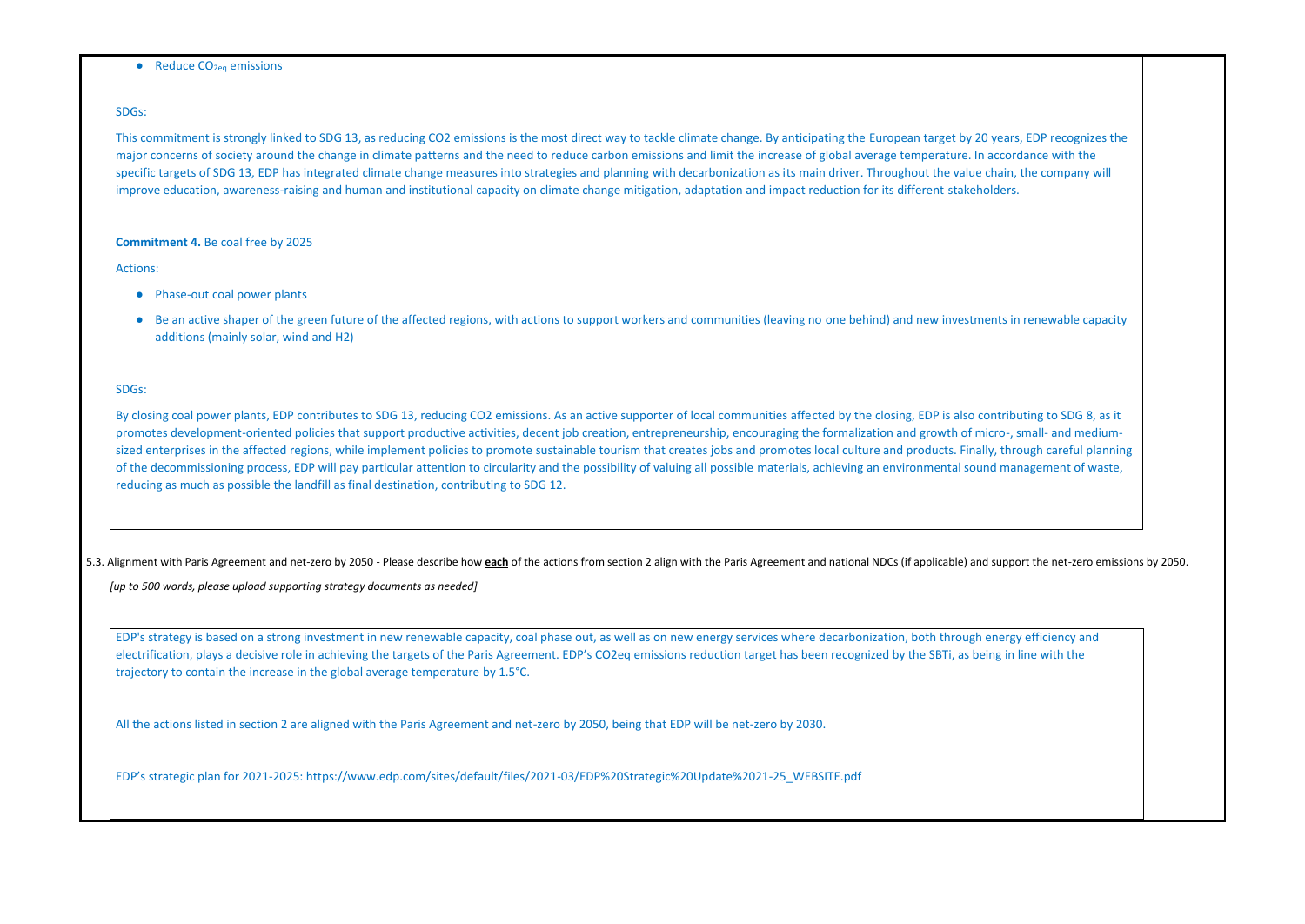### **SECTION 6: MONITORING AND REPORTING**

6.1. Please describe how you intend to track the progress of the proposed outcomes in section 3. Please also describe if you intend to use other existing reporting frameworks to track progress on the proposed outcomes.

EDP tracks the progress of the listed outcomes in the quarterly and annual sustainability reports and in its quarterly ESG Report, a dedicated report aimed at investors. Progress is also disclosed on EDP's corporate website.

Progress of the outcomes already follows existing frameworks such as: SDFR, GRI Standards, SASB, TCFD and EDP Green Bond Framework (by the rules of the ICMA 2018).

I. 1. Does the Energy Compact strengthen and/or add a target, commitment, policy, action related to SDG7 and its linkages to the other SDGs that results in a higher cumulative impact compared to existing frameworks? ☒Yes ☐No

#### **SECTION 7: GUIDING PRINCIPLES CHECKLIST**

Please use the checklist below to validate that the proposed Energy Compact is aligned with the guiding principles.

**I. Stepping up ambition and accelerating action** - Increase contribution of and accelerate the implementation of the SDG7 targets in support of the 2030 Agenda for Sustainable Development for Paris Agreement

- *I.2. Does the Energy Compact increase the geographical and/or sectoral coverage of SDG7 related efforts?* ⊠Yes □No
- I.3. Does the Energy Compact consider inclusion of key priority issues towards achieving SDG7 by 2030 and the net-zero emission goal of the Paris Agreement by 2050 as defied by latest global analysis and data including t *outcome of the Technical Working Groups?* ☒Yes ☐No
- **II. Alignment with the 2030 agenda on Sustainable Development Goals** Ensure coherence and alignment with SDG implementation plans and strategies by 2030 as well as national development plans and priorities.
	- *II.1. Has the Energy Compact considered enabling actions of SDG7 to reach the other sustainable development goals by 2030?* ⊠Yes □No
	- *II.2. Does the Energy Compact align with national, sectoral, and/or sub-national sustainable development strategies/plans, including SDG implementation plans/roadmaps?* ☒Yes ☐No

*II.3. Has the Energy Compact considered a timeframe in line with the Decade of Action?* ⊠Yes □No

- **III. Alignment with Paris Agreement and net-zero by 2050** Ensure coherence and alignment with the Nationally Determined Contributions, long term net zero emission strategies.
	- *III.1. Has the Energy Compact considered a timeframe in line with the net-zero goal of the Paris Agreement by 2050?* ⊠Yes □No
	- *III.2. Has the Energy Compact considered energy-related targets and information in the updated/enhanced NDCs?* ⊠Yes □No
	- *III.3. Has the Energy Compact considered alignment with reaching the net-zero emissions goal set by many countries by 2050?* ⊠Yes □No
- **IV. Leaving no one behind, strengthening inclusion, interlinkages, and synergies** Enabling the achievement of SDGs and just transition by reflecting interlinkages with other SDGs.
	- *IV.1. Does the Energy Compact include socio-economic impacts of measures being considered?* ⊠Yes □No
	- *IV.2. Does the Energy Compact identify steps towards an inclusive, just energy transition?* ⊠Yes □No
	- *IV.3. Does the Energy Compact consider measures that address the needs of the most vulnerable groups (e.g. those impacted the most by energy transitions, lack of energy access)?* ⊠Yes □No

#### **V. Feasibility and Robustness -** Commitments and measures are technically sound, feasible, and verifiable based a set of objectives with specific performance indicators, baselines, targets and data sources as needed.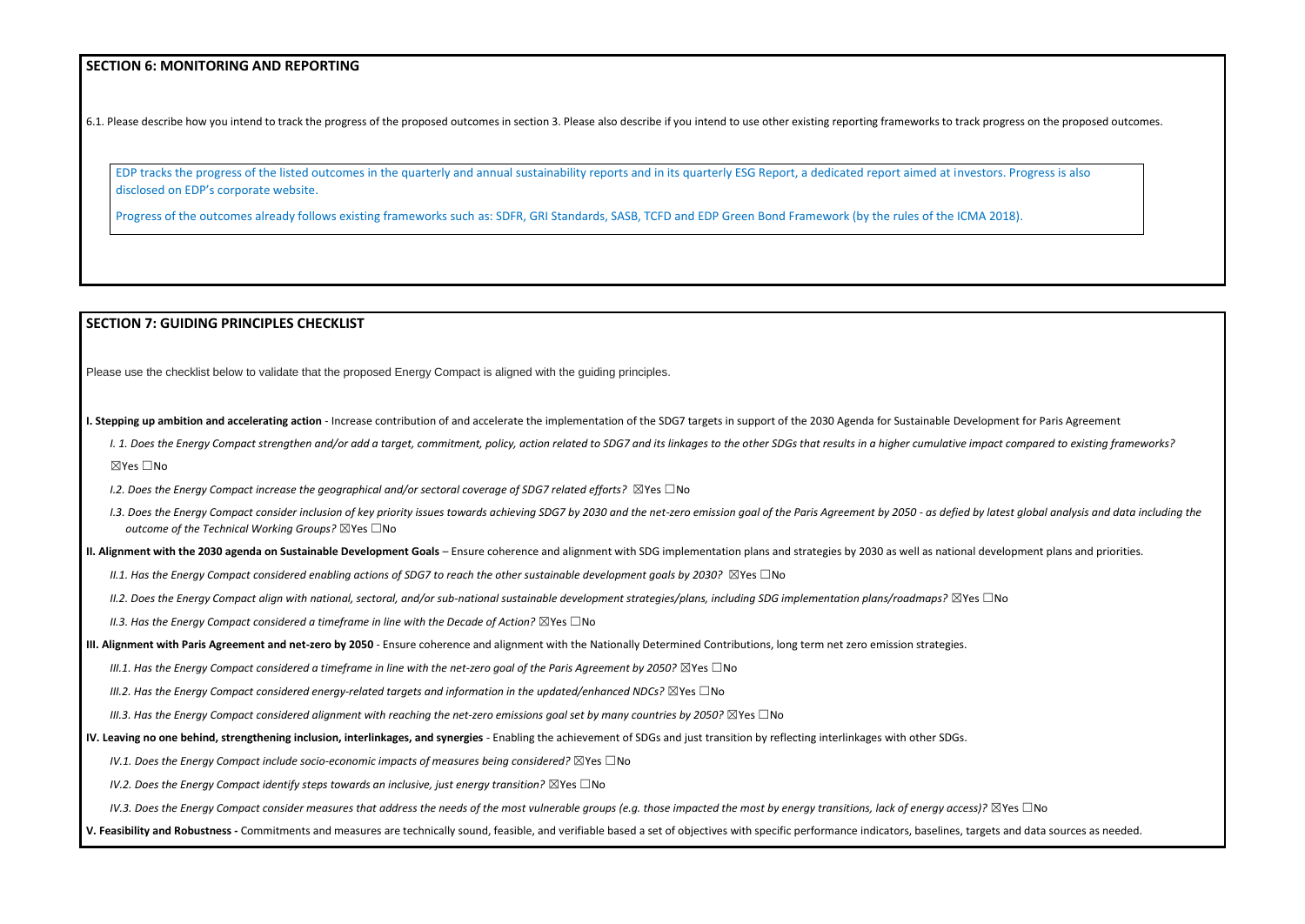V.1. Is the information included in the Energy Compact based on updated quality data and sectoral assessments, with clear and transparent methodologies related to the proposed

*V.2. Has the Energy Compact considered inclusion of a set of SMART (specific, measurable, achievable, resource-based and time based) objectives?* ⊠Yes □No

V.3. Has the Energy Compact considered issues related to means of implementation to ensure feasibility of measures proposed (e.g. cost and financing strategy, technical assistant needs and partnerships, policy and regulato *gaps, data and technology)?* ☒Yes ☐No

| $\Box$ Government                          | $\Box$ Local/Regional Government        | $\Box$ Multilateral body /Intergovernmental Organization |
|--------------------------------------------|-----------------------------------------|----------------------------------------------------------|
| $\Box$ Non-Governmental Organization (NGO) | $\Box$ Civil Society organization/Youth | $\Box$ Academic Institution / Scientific Community       |
| ⊠ Private Sector                           | $\Box$ Philanthropic Organization       | $\Box$ Other relevant actor                              |

## **SECTION 8: ENERGY COMPACT GENERAL INFORMATION**

8.1. Title/name of the Energy Compact

EDP - All Green by 2030

8.2. Lead entity name (for joint Energy Compacts please list all parties and include, in parenthesis, its entity type, using entity type from below)

EDP Energias de Portugal

8.3. Lead entity type

8.4. Contact Information

Madalena Callé Lucas, Head of International, Policy and Institutional Relations at Sustainability Corporate Department of EDP: madalena.callelucas@edp.com

| measures? $\boxtimes$ Yes $\Box$ No |  |  |
|-------------------------------------|--|--|
|-------------------------------------|--|--|

| overnmental Organization |  |
|--------------------------|--|
|                          |  |
|                          |  |
| entific Community        |  |
|                          |  |
|                          |  |
|                          |  |
|                          |  |
|                          |  |
|                          |  |
|                          |  |
|                          |  |
|                          |  |
|                          |  |
|                          |  |
|                          |  |
|                          |  |
|                          |  |